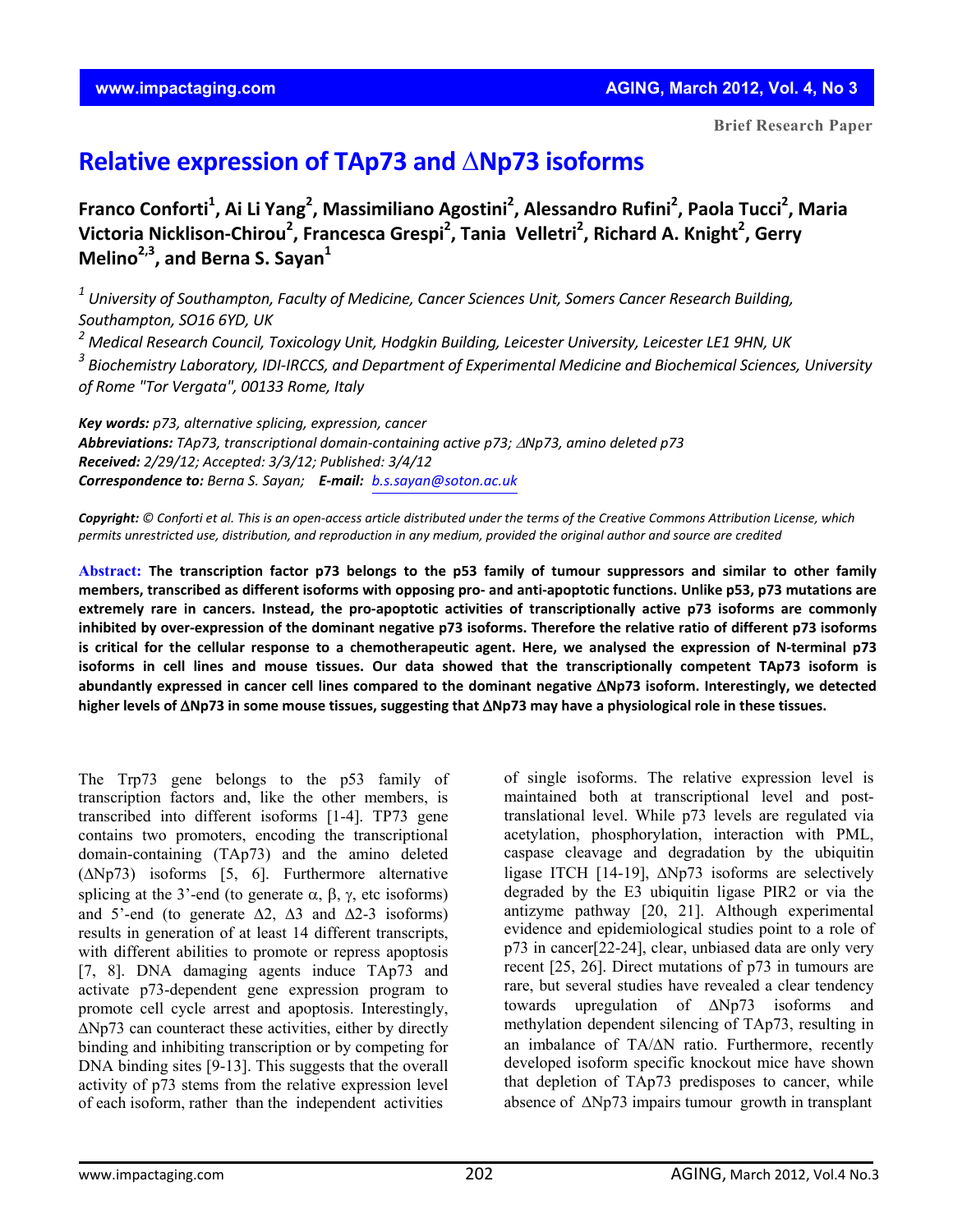

**Figure 1. Expression of p73 isoforms.** (**A**) Total RNA was isolated from different cell lines as described before [5] and TAp73 and ΔNp73 expression were evaluated by real‐time PCR with the TAp73 and ΔNp73 specific primers. (**B**‐**C**) Validation of p73 antibody using either specific siRNA against p73 or induction of its expression by etoposide. Endogenous p73 was silenced in indicated cell lines and 50 ug protein was used to detect p73. Specificity of the antibody was also verified by detecting up‐regulated TAp73 in H1299 cells following treatment with 20‐50 uM etoposide for 24 h. (**D**) Western blot analysis of p73 isoforms in different cell lines. 50 ug protein was used to detect endogenous p73 protein. (**E**) Total RNA was isolated from different tissues and TAp73 and ΔNp73 expression were evaluated by real‐time PCR as in panel **A**.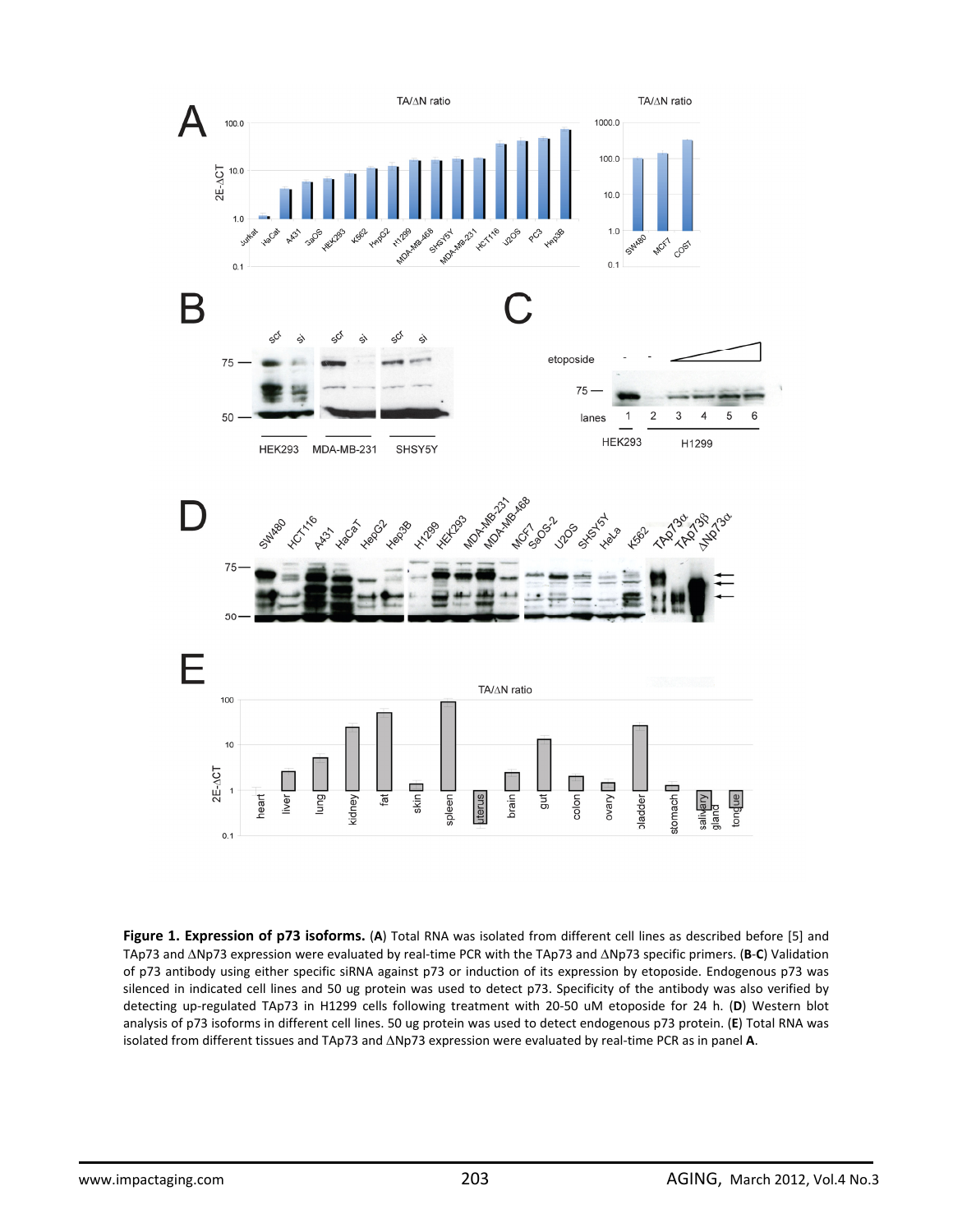assays [25, 26]. For these reasons, we sought to investigate the expression of p73 N-terminal isoforms in a panel of cell lines and mouse tissues. First, we used N-terminal selective primers to analyse the expression of TAp73 and ΔNp73 by qPCR in several cancer cell lines (Figure 1A). Surprisingly, we found consistently higher expression of TAp73 isoforms in the selected cell lines, with the exception of the T-cell leukemia Jurkat cells, where TAp73 and ΔNp73 wereequally expressed. It is noteworthy that in some cell lines like MCF7, COS7 and SW480 we found an impressive imbalance between the two isoforms with up to 100 fold higher TAp73 levels. Next, to validate qPCR data, we investigated protein expression in some of the previous cell lines. To this aim, we used a previously described pan-p73 antibody [27] and utilized p73 siRNA and overexpression of p73 isoforms as controls. Importantly, protein expression levels paralleled mRNA data. Indeed, TAp73α was the most abundant endogenous isoform detected in cells. As shown in Fig 1B/C/D, in most of the cell lines, we detected a 75kDa band that co-migrated with  $TAp73\alpha$ positive control and was efficiently silenced by siRNA. Moreover, etoposide treatment in H1299 cell line led to the up-regulation of the 75kDa band (Figure1C), further substantiating efficient detection of TAp73 by the aforementioned antibody. In addition, we analysed p73 N-terminal isoforms expression in mouse tissues. Interestingly, analysis of TA/ΔN ratio, confirmed higher TAp73 expression in-vivo in many organs (Figure 1E). In fact, higher relative levels (>10 fold) of TAp73 mRNA were found in spleen, fat, kidney and bladder, while intermediate levels (<10 fold) were detected in liver, lung and gut. On the other hand, ΔNp73 was the main isoform detected in uterus, salivary gland and tongue. Finally, comparable levels of TA and ΔNp73 mRNAs were expressed in skin, brain, colon and ovary. In summary, we carried out an extensive study of p73 N-terminal isoforms expression both in human cancer cell lines and mouse tissues. Surprisingly, our data showed that transcriptionally competent TA isoforms were detectable at higher levels in most of the cell lines and tissues that were analysed. This is counterintuitive considering the current knowledge on p73, especially in cancer samples, as one would expect increased ΔNp73 expression to be a hallmark of cancer. Also this raises the question about the role of TAp73 in these cells and how its anti-proliferative functions are dealt with. Finally, data on N-terminal p73 isoform expression in primary tumours would be highly beneficial, as this would avoid any bias from prolonged in vitro culture.

## **ACKNOWLEDGEMENTS**

This work has been supported by the Medical Research Council, UK; grants from, "Alleanza contro il Cancro" (ACC12), MIUR/PRIN (20078P7T3K\_001)/FIRB (RBIP06LCA9\_0023, RBIP06LCA9\_0C), AIRC (2008- 2010\_33-08) (#5471), AIRC 5xmille (#9979), Italian Human ProteomeNet RBRN07BMCT, MIUR/PRIN 2008MRLSNZ\_004, Telethon Grant GGPO9133, to G.M. Research described in this article was also supported in part by Min. Salute (Ricerca oncologica 26/07) and IDI-IRCCS (RF06 c.73, RF07 c.57, RF08 c.15, RF07 c.57) to GM.

## **CONFLICT OF INTERESTS STATEMENT**

The authors of this manuscript have no conflict of interest to declare.

## **REFERENCES**

**1.** Kaghad M, Bonnet H, Yang A, Creancier L, Biscan JC, Valent A, Minty A, Chalon P, Lelias JM, Dumont X, Ferrara P, McKeon F and Caput D. Monoallelically expressed gene related to p53 at 1p36, a region frequently deleted in neuroblastoma and other human cancers. Cell. 1997; 90:809‐819.

**2.** Melino G, De Laurenzi V and Vousden KH. p73: Friend or foe in tumorigenesis. Nat Rev Cancer. 2002; 2:605‐615.

**3.** Ramadan S, Terrinoni A, Catani MV, Sayan AE, Knight RA, Mueller M, Krammer PH, Melino G and Candi E. p73 induces apoptosis by different mechanisms. Biochem Biophys Res Commun. 2005; 331:713‐717.

**4.** Straub WE, Weber TA, Schafer B, Candi E, Durst F, Ou HD, Rajalingam K, Melino G and Dotsch V. The C‐terminus of p63 contains multiple regulatory elements with different functions. Cell Death Dis. 2010; 1:e5.

**5.** Sayan AE, Sayan BS, Findikli N and Ozturk M. Acquired expression of transcriptionally active p73 in hepatocellular carcinoma cells. Oncogene. 2001; 20:5111‐5117.

**6.** Yang A, Walker N, Bronson R, Kaghad M, Oosterwegel M, Bonnin J, Vagner C, Bonnet H, Dikkes P, Sharpe A, McKeon F and Caput D. p73‐deficient mice have neurological, pheromonal and inflammatory defects but lack spontaneous tumours. Nature. 2000; 404:99‐103.

**7.** De Laurenzi V, Costanzo A, Barcaroli D, Terrinoni A, Falco M, Annicchiarico‐Petruzzelli M, Levrero M and Melino G. Two new p73 splice variants, gamma and delta, with different transcriptional activity. J Exp Med. 1998; 188:1763‐1768.

**8.** Sayan AE, Roperch JP, Sayan BS, Rossi M, Pinkoski MJ, Knight RA, Willis AE and Melino G. Generation of DeltaTAp73 proteins by translation from a putative internal ribosome entry site. Ann N Y Acad Sci. 2007; 1095:315‐324.

**9.** Muller M, Schilling T, Sayan AE, Kairat A, Lorenz K, Schulze‐ Bergkamen H, Oren M, Koch A, Tannapfel A, Stremmel W, Melino G and Krammer PH. TAp73/Delta Np73 influences apoptotic response, chemosensitivity and prognosis in hepatocellular carcinoma. Cell Death Differ. 2005; 12:1564‐1577.